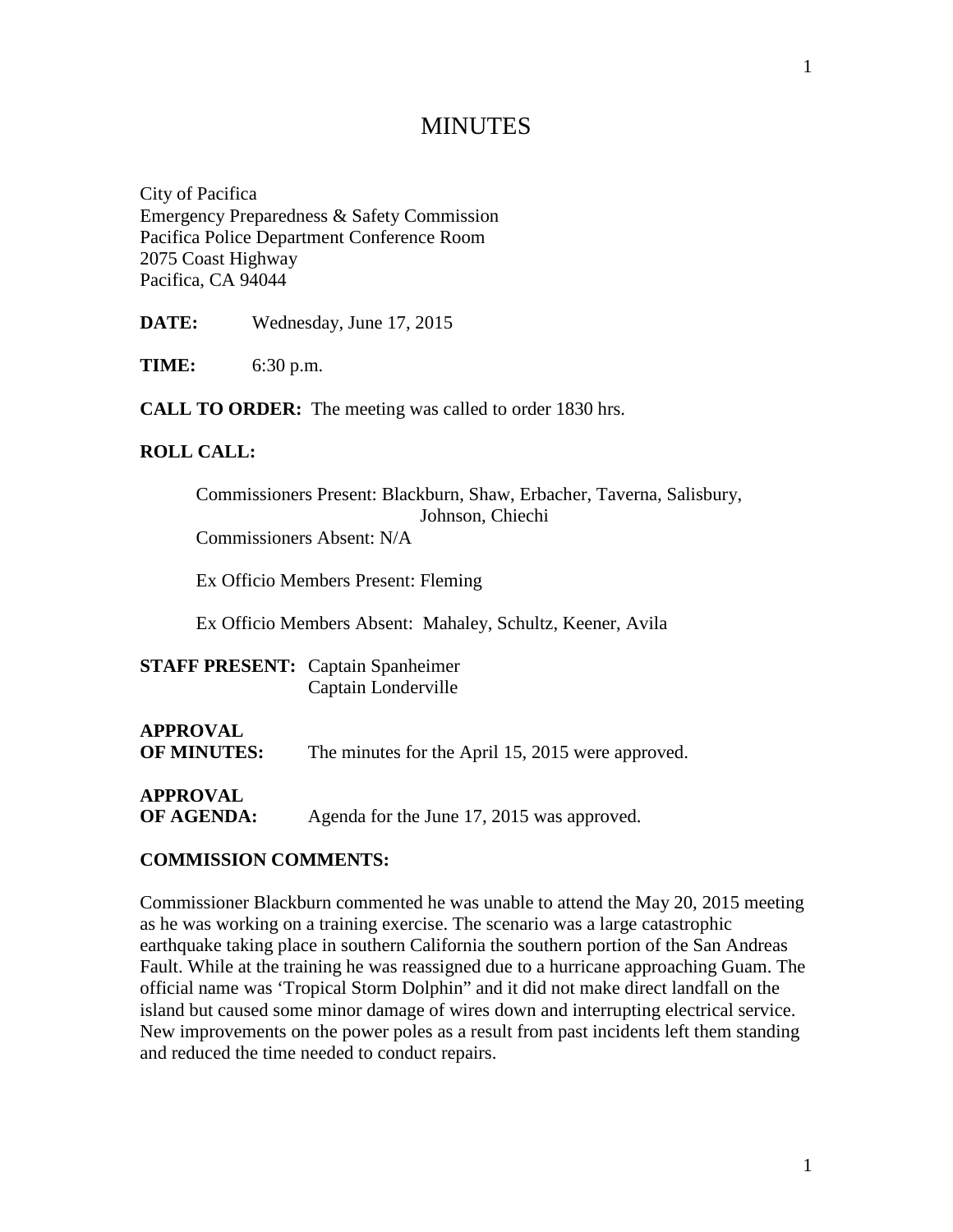Commissioner Blackburn will be working with the California Department of Water Resources and Emergency Services due to issues caused from the ongoing drought and the possible upcoming "El Nino".

Commissioner Salisbury provided an update on the sale of Seton Hospital. Prime Health Care backed out on the purchase of the hospital chain because of conditions that they were forced to take on as a condition of the purchase. There are new potential buyers and Seton has undergone some reorganization of services as preparation for a sale.

Commissioner Shaw reported that on May 2, 2015 the Medical branch for Pacifica CERT conducted a training exercise of setting up their portable hut. This was the first time in setting the structure up and was completed in about one hour.

Commissioner Shaw participated in Disaster Preparedness Day at the San Mateo County Fair. Disaster preparedness literature was passed out and several Pacifica residents signed up for the next available CERT class.

Commissioner Johnson participated in an EBOLA event exercise.

#### **EX-OFFICIO COMMENTS: None**

#### **STAFF COMMENTS:**

Captain Londerville advised participated in the Disaster Preparedness Day at the San Mateo County Fair on June 6, 2015. The event was very successful with a high number of people being educated on the need to be prepared. Interest in CERT and the SMC Alert programs were high.

Joe DeCarlo who had been the representative from the Pacifica School District has taken employment elsewhere and will no longer be attending these meetings. Ray Avila will be the representative until a replacement can be found.

John Shultz participated in the Tsunami exercise on March 25, 2015 and he is still the contact person for the Jefferson Union High School District for emergencies, so for now he is remaining as the contact person for this commission.

The annual report to be presented to the City Council is coming due in September 2015. Captain Londerville will send out to the Commission members last year's report for review.

Commissioner Shaw and Commissioner Taverna were advised that their Terms as members of this Commission were ending in October 2015. They should receive a notice from the city in order to submit their intent to continue or not.